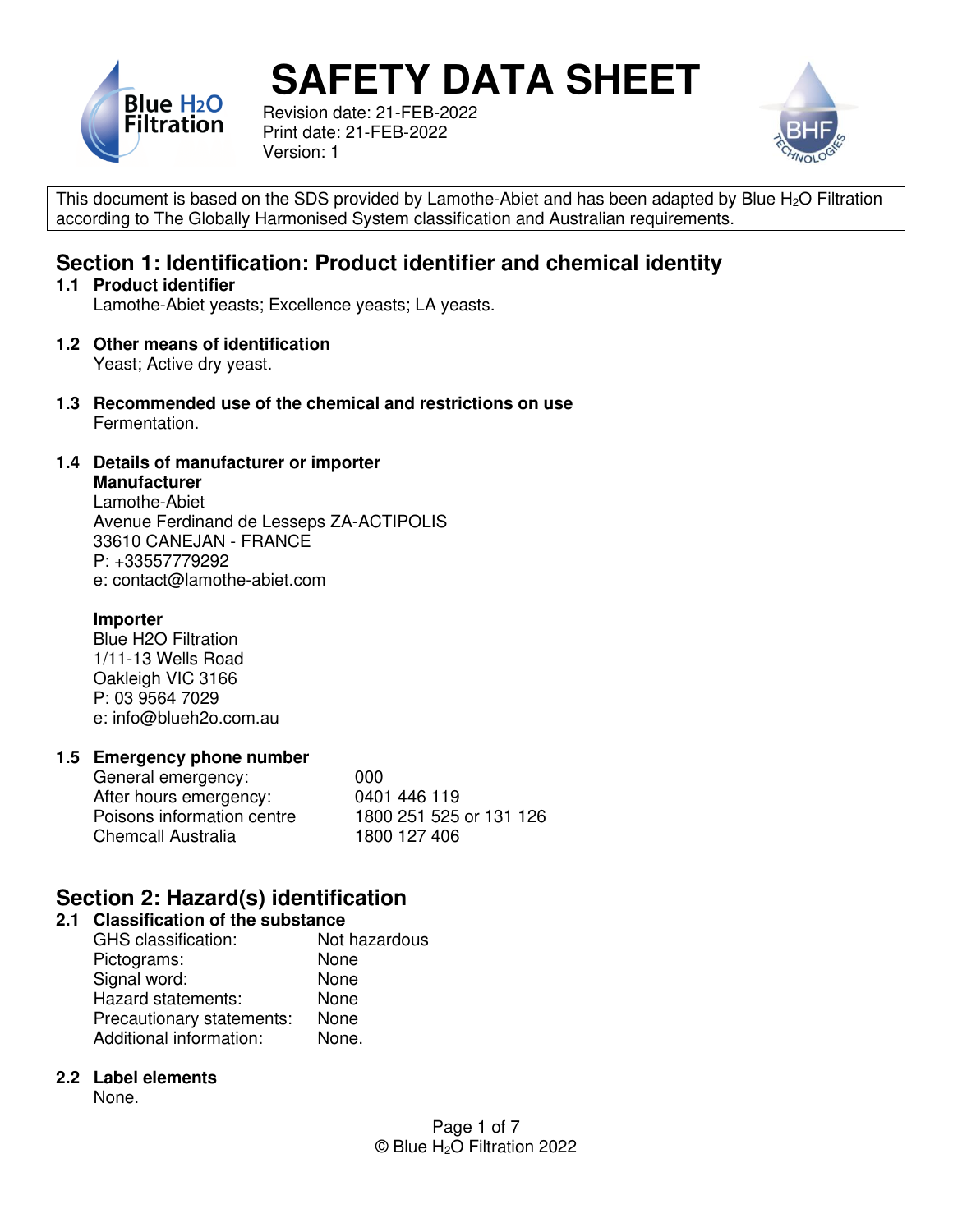

Revision date: 21-FEB-2022 Print date: 21-FEB-2022 Version: 1



#### **2.3 Other hazards**

**Skin contact:** May cause irritation on prolonged contact.

**Eye contact:** May cause eye irritation upon direct contact.

**Ingestion:** Excessive ingestion of highly concentrated yeast powder could lead to intestinal discomfort (e.g. diarrhea, bloating, cramping, etc.).

**Following inhalation:** In some cases, repeated exposure may lead to allergic sensitization based on the exposure level, duration and susceptibility of the individual. Subsequent chronic or acute exposure in sensitized persons may cause allergic reaction within minutes or a delayed effect, or a mixture of both. Typical symptoms are respiratory irritation, breathlessness, coughing, tightness and difficulty breathing.

## **Section 3: Composition and information on ingredients**

#### **3.1 Ingredients and composition**

All are yeast Saccharomyces cerevisiae, excepting: Excellence X-Fresh (Lachancea thermotolerans) Excellence B-Nature (Metschnikowia pulcherrima)

## **Section 4: First aid measures**

#### **4.1 Description of first aid measures**

**Inhalation:** Provide fresh air. In case of respiratory tract irritation, consult a physician. **Skin contact:** After contact with skin, wash immediately with plenty of water and soap. Consult a physician.

**If on clothing:** Brush off in a well-ventilated area. Clean clothing when possible.

**Eye contact:** If product gets into the eye, keep eyelid open and rinse immediately with large quantities of water, for at least 5 minutes. Subsequently consult an ophthalmologist. Consult a physician. **Ingestion:** Rinse mouth immediately and drink plenty of water. Consult a physician.

#### **4.2 Symptoms caused by exposure**

Repeated exposure may lead to allergic sensitization based on the exposure level, duration and susceptibility of the individual. Subsequent chronic or acute exposure in sensitized persons may cause allergic reaction within minutes or a delayed effect, or a mixture of both. Typical symptoms are respiratory irritation, breathlessness, coughing, tightness and difficulty breathing.

#### **4.3 Medical attention and special treatment**

Treat symptomatically. Consult a physician.

## **Section 5: Firefighting measures**

#### **5.1 Suitable extinguishing equipment**  Water, carbon dioxide  $(CO<sub>2</sub>)$ , foam, extinguishing powder. **Unsuitable extinguishing media:** High powder water jet.

Page 2 of 7 © Blue H2O Filtration 2022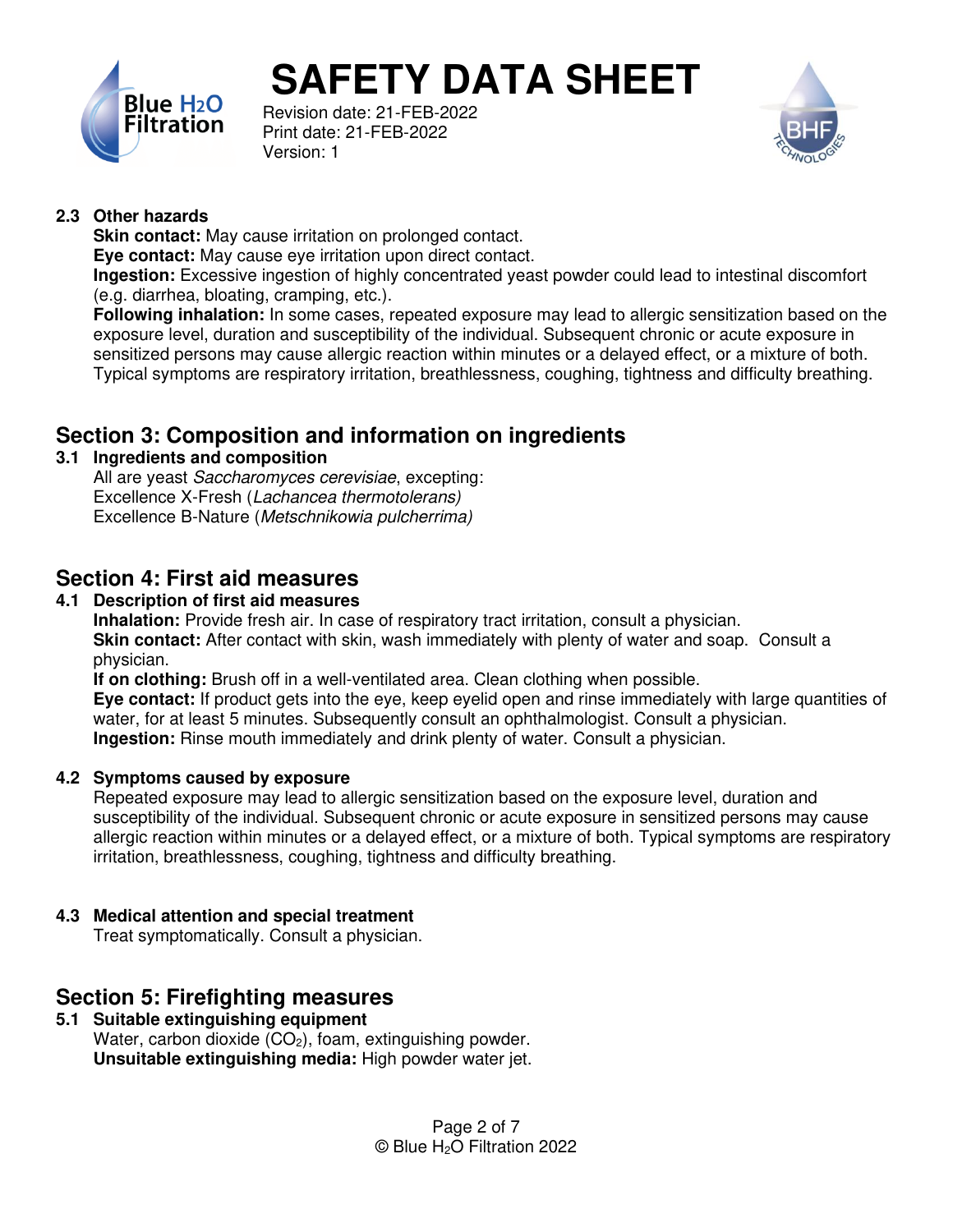

Revision date: 21-FEB-2022 Print date: 21-FEB-2022 Version: 1



- **5.2 Specific hazards In case of fire:** carbon monoxide and carbon dioxide (CO<sub>2</sub>) may be liberated.
- **5.3 Special protective equipment and precautions In case of fire:** Wear self-contained breathing apparatus. Danger of slipping by leaked/spilled product.

## **Section 6: Accidental release measures**

- **6.1 Personal precautions, protective equipment and emergency procedures**  Avoid dust formation. Do not breathe dust. Use personal protection equipment.
- **6.2 Environmental precautions**  Do not allow to enter soil/subsoil. Do not flush into the sewer system or water courses.
- **6.3 Methods and materials for containment and cleaning up**  Avoid dust formation. Collect mechanically. Wash with plenty of water. Ventilate affected area.

## **Section 7: Handling and storage**

**7.1 Precautions for safe handling**  Avoid dust formation. Use only in well-ventilated areas. Inhalation of dust may cause irritation of the respiratory system. Avoid contact with skin, eyes and clothes.

#### **7.2 Conditions for safe storage**

Keep container tightly closed in a cool, dry, dark and well-ventilated place.

## **Section 8: Exposure controls and personal protection**

- **8.1 Exposure control measures**  None.
- **8.2 Biological monitoring**  None.
- **8.3 Control banding**  None.
- **8.4 Engineering controls**  None.
- **8.5 Individual protection measures (PPE)** 
	- **1. Eye and face protection**  Safety glasses or face shield.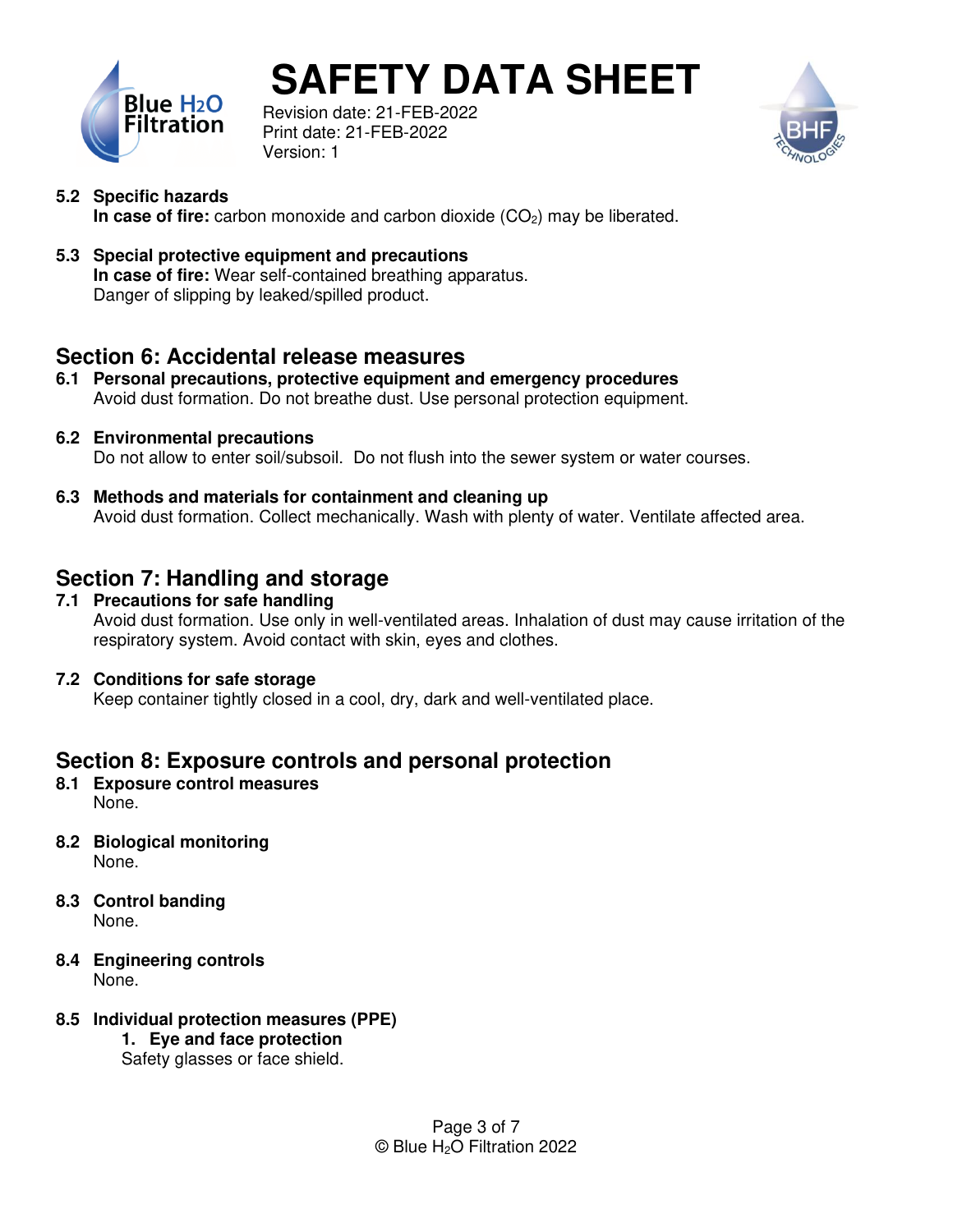





#### **2. Skin protection**

Generally not required. If desired, gloves can be used.

#### **3. Respiratory protection**

Respiratory protection necessary if insufficient ventilation. Suitable respiratory protection apparatus: P2/N95 mask.

#### **4. Thermal hazards**

None.

## **Section 9: Physical and chemical properties**

#### **9.1 Appearance**

Beige powder or granulate. Characteristic savoury yeast odour.

#### **9.2 Physiochemical data**

| <b>Parameter</b>                             | Data                    | At $\degree$ C | <b>Method</b> | <b>Comment</b> |
|----------------------------------------------|-------------------------|----------------|---------------|----------------|
| Auto-ignition temperature                    | Not determined          |                |               |                |
| Decomposition temperature                    | Not determined          |                |               |                |
| Evaporation rate                             | Not determined          |                |               |                |
| Flammability                                 | Not determined          |                |               |                |
| Flash point                                  | Not determined          |                |               |                |
| Initial boiling point and range              | Not determined          |                |               |                |
| Melting point                                | Not determined          |                |               |                |
| Freezing point                               | Not determined          |                |               |                |
| Odour                                        | Not determined          |                |               |                |
| Odour threshold                              | Not determined          |                |               |                |
| Partition coefficient: n-octanol/water       | Not determined          |                |               |                |
| pH                                           | Not determined          |                |               |                |
| Density                                      | Not determined          |                |               |                |
| Solubility                                   | Partly soluble in water |                |               |                |
| Upper/lower flammability or explosive limits | Not determined          |                |               |                |
| Vapour density                               | Not determined          |                |               |                |
| Vapour pressure                              | Not determined          |                |               |                |
| Viscosity                                    | Not determined          |                |               |                |

#### **9.3 Other information**

Omitted data from Table 9.2 indicates that these are not relevant to the safe usage of the product.

## **Section 10: Stability and reactivity**

#### **10.1 Reactivity**

Products are non-reactive under normal conditions of use, storage and transport.

#### **10.2 Chemical stability**

Chemically stable under normal conditions of usage.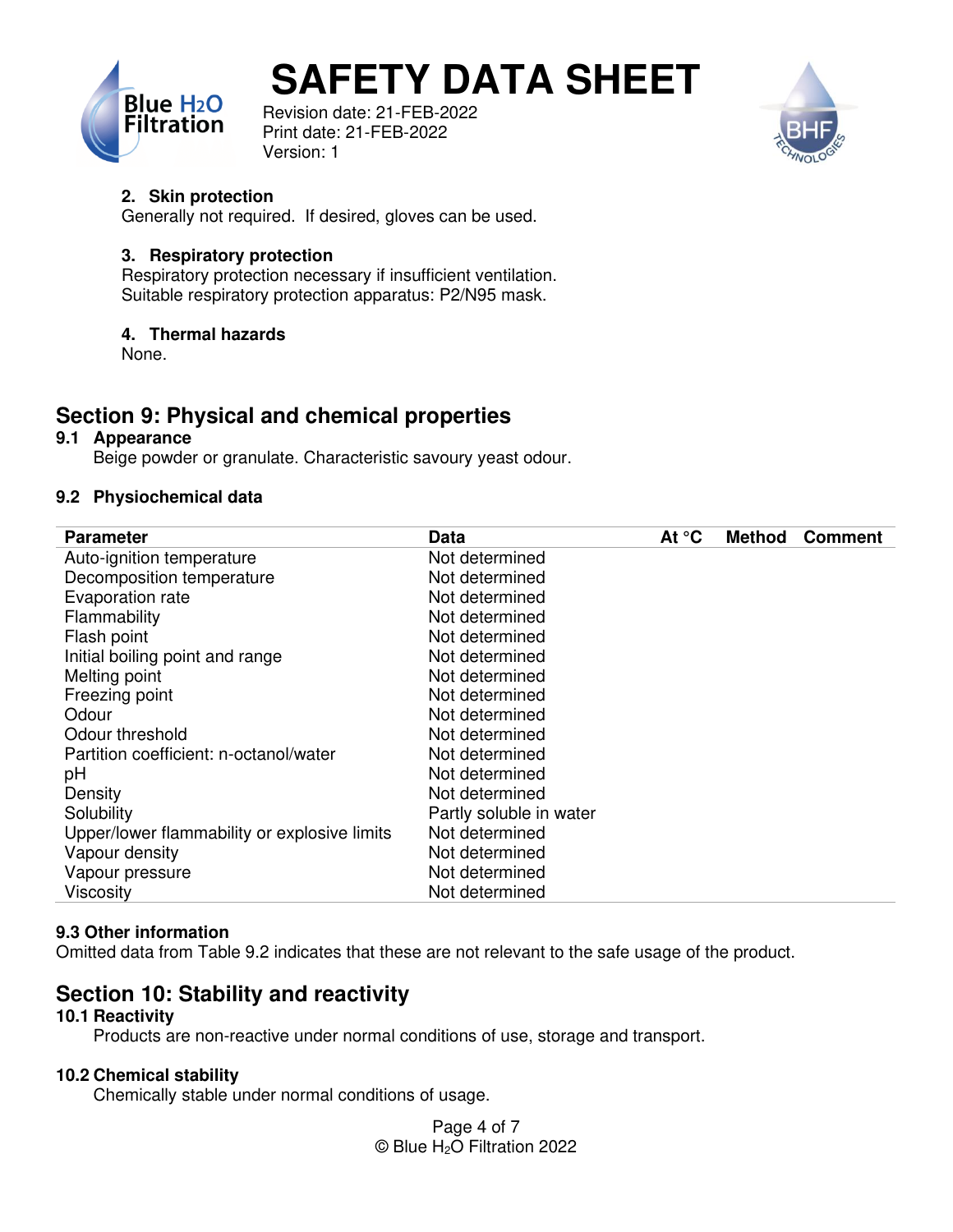

Revision date: 21-FEB-2022 Print date: 21-FEB-2022 Version: 1



#### **10.3 Possibility of hazardous reactions**

No dangerous reactions known under normal conditions of use.

#### **10.4 Conditions to avoid**

Avoid heat, flames, moisture, humidity and poor ventilation.

#### **10.5 Incompatible materials**

Moisture, high temperatures  $(>30 \degree C)$ .

#### **10.6 Hazardous decomposition products**

Releases CO<sub>2</sub> when rehydrated and provided with sugars. Otherwise, no dangerous substances released under normal or reasonably foreseeable conditions of usage.

### **Section 11: Toxicological information**

#### **11.1 Toxological information relevant to health hazard category**

| <b>Parameter</b>                        | Data/comment                                                   |
|-----------------------------------------|----------------------------------------------------------------|
| Acute toxicity                          | No data available.                                             |
| Skin corrosion/irritation               | May cause irritation on prolonged contact.                     |
| Serious eye damage/irritation           | May cause irritation on contact.                               |
| Respiratory or skin sensitisation       | In some cases, repeated exposure may lead to allergic          |
|                                         | sensitization based on the exposure level, duration and        |
|                                         | susceptibility of the individual. Subsequent chronic or acute  |
|                                         | exposure in sensitized persons may cause allergic reaction in  |
|                                         | minutes or a delayed effect, or a mixture of both. Typical     |
|                                         | symptoms are respiratory irritation, breathlessness, coughing, |
|                                         | tightness in the chest and difficulty breathing.               |
| Germ cell mutagenicity                  | No data available.                                             |
| Carcinogenicity                         | No data available.                                             |
| Reproductive toxicity                   | No data available.                                             |
| Specific target organ toxicity (STOT) - | No data available.                                             |
| single exposure                         |                                                                |
| Specific target organ toxicity (STOT) – | No data available.                                             |
| repeated exposure                       |                                                                |
| Aspiration hazard                       | No data available.                                             |

#### **11.2 Other information**

None.

### **Section 12: Ecological information**

#### **12.1 Ecotoxicity**

The product is not considered harmful to aquatic organisms nor to cause long term adverse effects in the environment.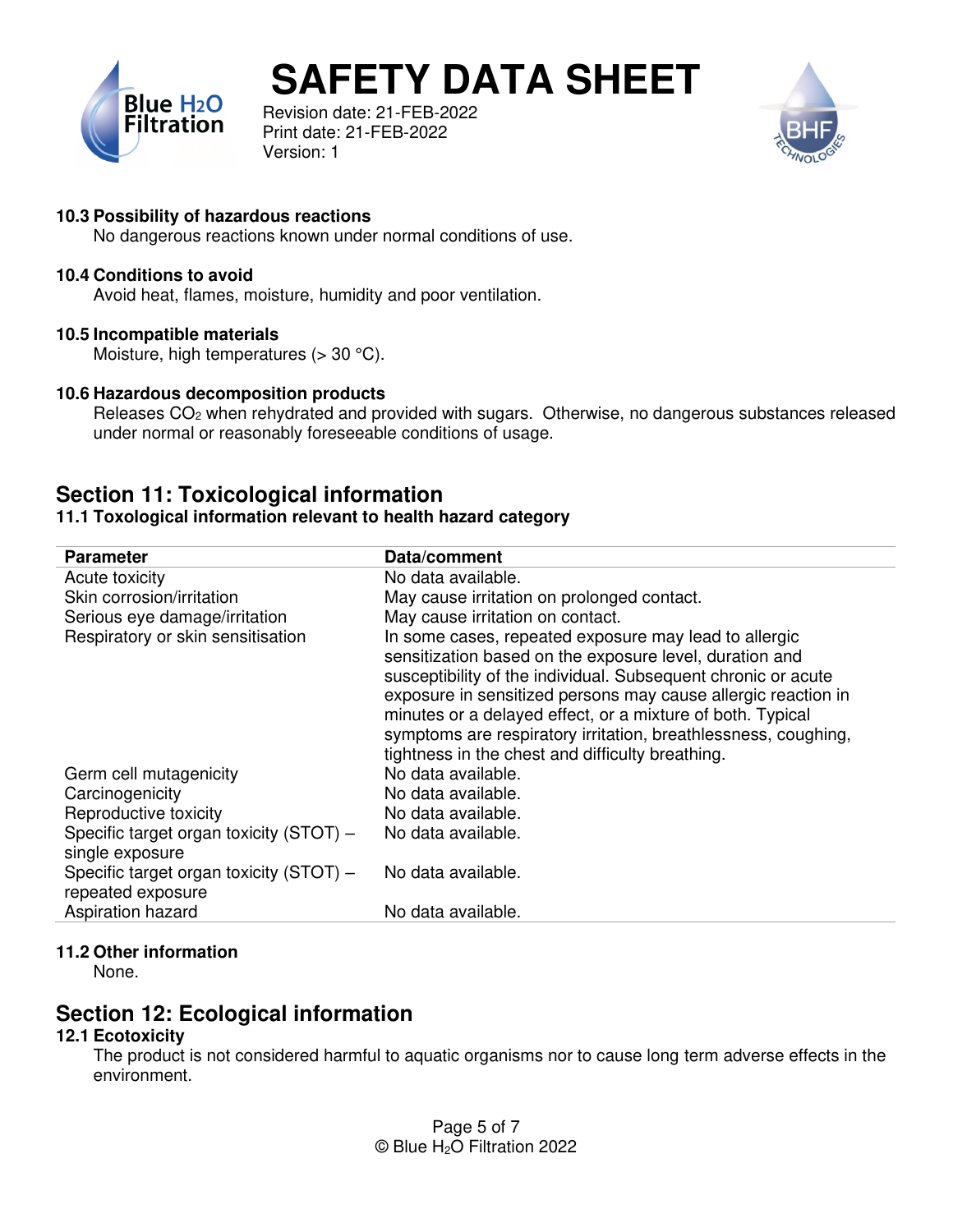

Revision date: 21-FEB-2022 Print date: 21-FEB-2022 Version: 1



#### **12.2 Persistence and degradability**

No negative effects expected. Biodegradable. No known adverse effects regarding the functioning of water treatment plants under normal use conditions as recommended.

#### **12.3 Bioaccumulative potential**

No data available.

#### **12.4 Mobility in soil**

No data available.

#### **12.5 Other adverse effects**

No data available.

## **Section 13: Disposal considerations**

#### **13.1 Disposal methods**

Dispose of unwanted material in accordance with local regulations. Do not allow to enter drains or water courses.

## **Section 14: Transport information**

#### **14.1 UN number**

No data available.

**14.2 Shipping or technical name** 

No data available.

#### **14.3 Transport hazard class**

No data available.

#### **14.4 Packing group number**

No data available.

- **14.5 Environmental hazards for transport purposes**  No data available.
- **14.6 Special precautions for user**  No data available.
- **14.7 Additional information**

No data available.

**14.8 Hazchem or emergency action code**  No data available.